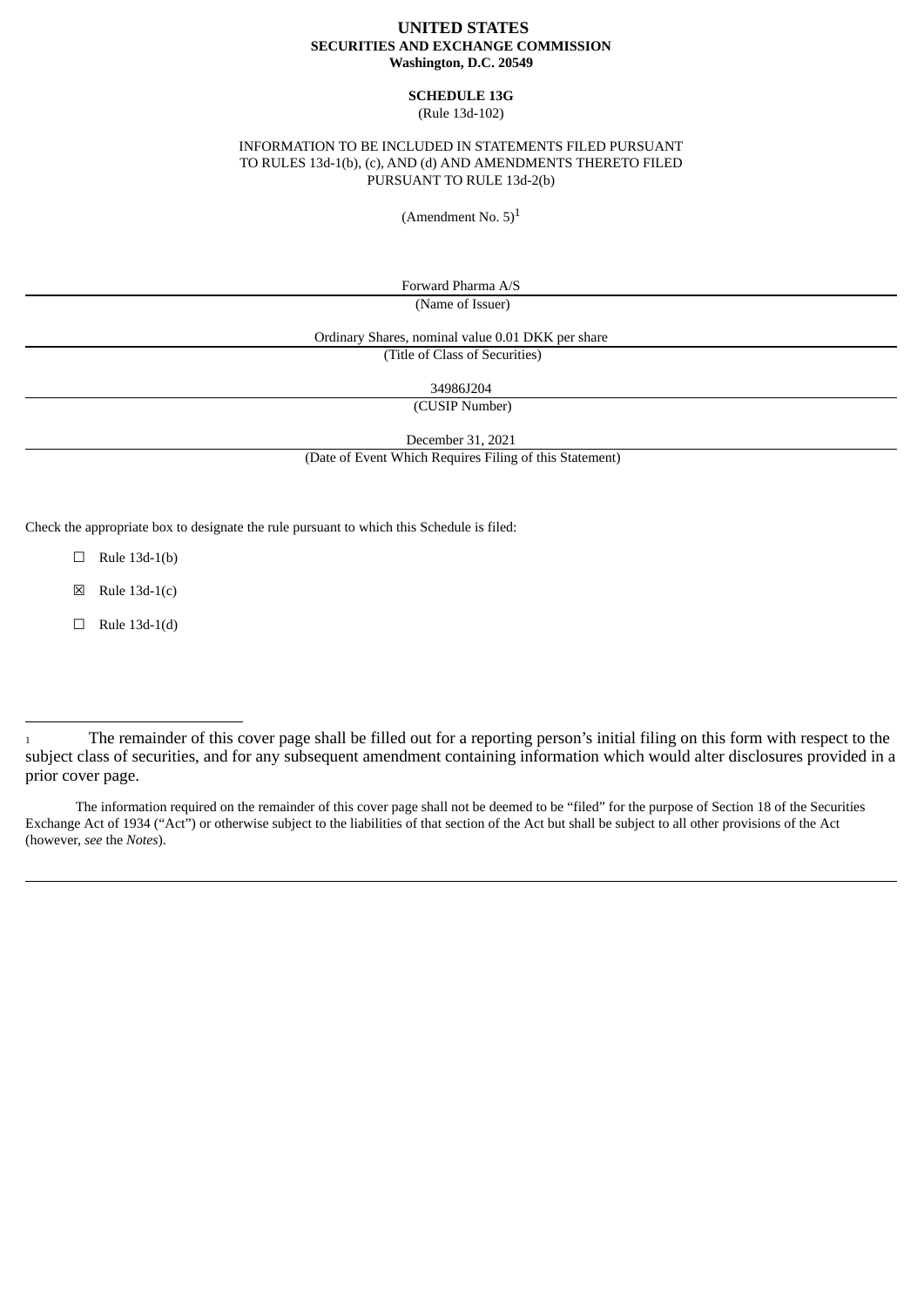| 1                                      | <b>NAME OF REPORTING PERSON</b> |                                                                      |                   |
|----------------------------------------|---------------------------------|----------------------------------------------------------------------|-------------------|
|                                        |                                 |                                                                      |                   |
|                                        |                                 | Biotechnology Value Fund, L.P.                                       |                   |
| $\overline{2}$                         |                                 | CHECK THE APPROPRIATE BOX IF A MEMBER OF A GROUP                     | $(a)$ $\boxtimes$ |
|                                        |                                 |                                                                      | (b)               |
| 3                                      | <b>SEC USE ONLY</b>             |                                                                      |                   |
|                                        |                                 |                                                                      |                   |
|                                        |                                 |                                                                      |                   |
| $\overline{4}$                         |                                 | CITIZENSHIP OR PLACE OF ORGANIZATION                                 |                   |
|                                        | Delaware                        |                                                                      |                   |
| <b>NUMBER OF</b>                       | 5                               | <b>SOLE VOTING POWER</b>                                             |                   |
| <b>SHARES</b>                          |                                 |                                                                      |                   |
| <b>BENEFICIALLY</b><br><b>OWNED BY</b> | 6                               | 0 shares<br><b>SHARED VOTING POWER</b>                               |                   |
| EACH                                   |                                 |                                                                      |                   |
| <b>REPORTING</b>                       |                                 | 3,543,432 (1)                                                        |                   |
| PERSON WITH                            | $\overline{7}$                  | <b>SOLE DISPOSITIVE POWER</b>                                        |                   |
|                                        |                                 |                                                                      |                   |
|                                        | 8                               | 0 shares<br>SHARED DISPOSITIVE POWER                                 |                   |
|                                        |                                 |                                                                      |                   |
|                                        |                                 | 3,543,432 (1)                                                        |                   |
| 9                                      |                                 | AGGREGATE AMOUNT BENEFICIALLY OWNED BY EACH REPORTING PERSON         |                   |
|                                        |                                 |                                                                      |                   |
| 10                                     | 3,543,432 (1)                   | CHECK BOX IF THE AGGREGATE AMOUNT IN ROW (9) EXCLUDES CERTAIN SHARES | $\Box$            |
|                                        |                                 |                                                                      |                   |
|                                        |                                 |                                                                      |                   |
| 11                                     |                                 | PERCENT OF CLASS REPRESENTED BY AMOUNT IN ROW (9)                    |                   |
|                                        | $3.6\%$ (1)                     |                                                                      |                   |
| 12                                     | <b>TYPE OF REPORTING PERSON</b> |                                                                      |                   |
|                                        |                                 |                                                                      |                   |
|                                        | PN                              |                                                                      |                   |

(1) Includes 3,228,624 Shares (defined in Item 2(d)) underlying 230,616 American Depositary Shares ("ADSs"), each of which represents fourteen (14) Shares.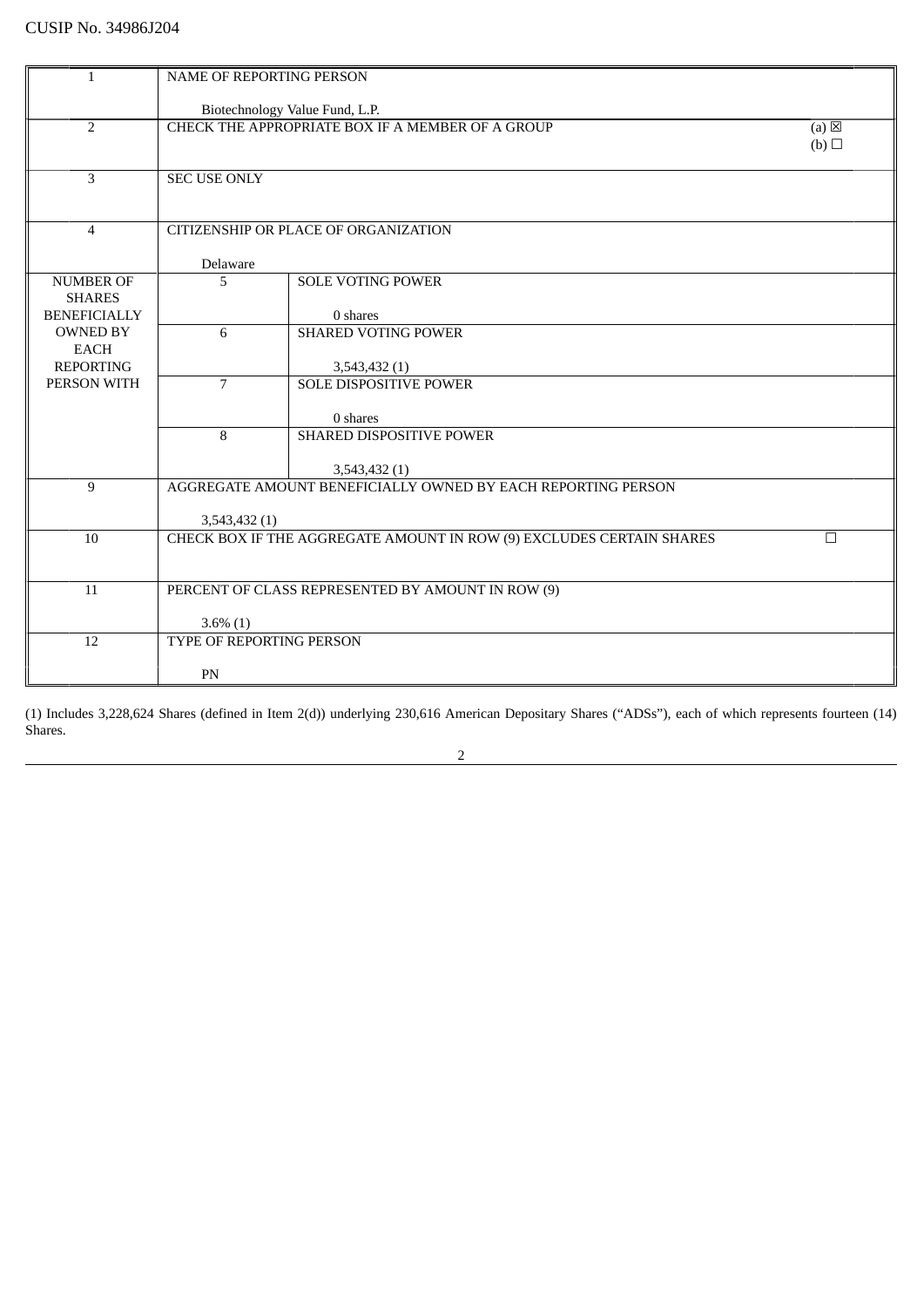| $\mathbf{1}$                   | <b>NAME OF REPORTING PERSON</b>                                     |                                                                      |        |
|--------------------------------|---------------------------------------------------------------------|----------------------------------------------------------------------|--------|
|                                |                                                                     |                                                                      |        |
|                                | <b>BVF I GP LLC</b>                                                 |                                                                      |        |
| $\overline{2}$                 | CHECK THE APPROPRIATE BOX IF A MEMBER OF A GROUP<br>$(a) \boxtimes$ |                                                                      |        |
|                                |                                                                     |                                                                      | (b)    |
|                                |                                                                     |                                                                      |        |
| $\overline{3}$                 | <b>SEC USE ONLY</b>                                                 |                                                                      |        |
|                                |                                                                     |                                                                      |        |
| $\overline{4}$                 |                                                                     | CITIZENSHIP OR PLACE OF ORGANIZATION                                 |        |
|                                |                                                                     |                                                                      |        |
|                                | Delaware                                                            |                                                                      |        |
| <b>NUMBER OF</b>               | 5                                                                   | <b>SOLE VOTING POWER</b>                                             |        |
| <b>SHARES</b>                  |                                                                     |                                                                      |        |
| <b>BENEFICIALLY</b>            |                                                                     | 0 shares                                                             |        |
| <b>OWNED BY</b><br><b>EACH</b> | 6                                                                   | <b>SHARED VOTING POWER</b>                                           |        |
| <b>REPORTING</b>               |                                                                     | 3,543,432 (1)                                                        |        |
| PERSON WITH                    | $\overline{7}$                                                      | <b>SOLE DISPOSITIVE POWER</b>                                        |        |
|                                |                                                                     |                                                                      |        |
|                                |                                                                     | 0 shares                                                             |        |
|                                | 8                                                                   | SHARED DISPOSITIVE POWER                                             |        |
|                                |                                                                     |                                                                      |        |
|                                |                                                                     | 3,543,432 (1)                                                        |        |
| 9                              |                                                                     | AGGREGATE AMOUNT BENEFICIALLY OWNED BY EACH REPORTING PERSON         |        |
|                                | 3,543,432 (1)                                                       |                                                                      |        |
| 10                             |                                                                     | CHECK BOX IF THE AGGREGATE AMOUNT IN ROW (9) EXCLUDES CERTAIN SHARES | $\Box$ |
|                                |                                                                     |                                                                      |        |
|                                |                                                                     |                                                                      |        |
| 11                             |                                                                     | PERCENT OF CLASS REPRESENTED BY AMOUNT IN ROW (9)                    |        |
|                                |                                                                     |                                                                      |        |
|                                | $3.6\%$ (1)                                                         |                                                                      |        |
| 12                             | TYPE OF REPORTING PERSON                                            |                                                                      |        |
|                                | O <sub>O</sub>                                                      |                                                                      |        |
|                                |                                                                     |                                                                      |        |

(1) Includes 3,228,624 Shares underlying 230,616 ADSs, each of which represents fourteen (14) Shares.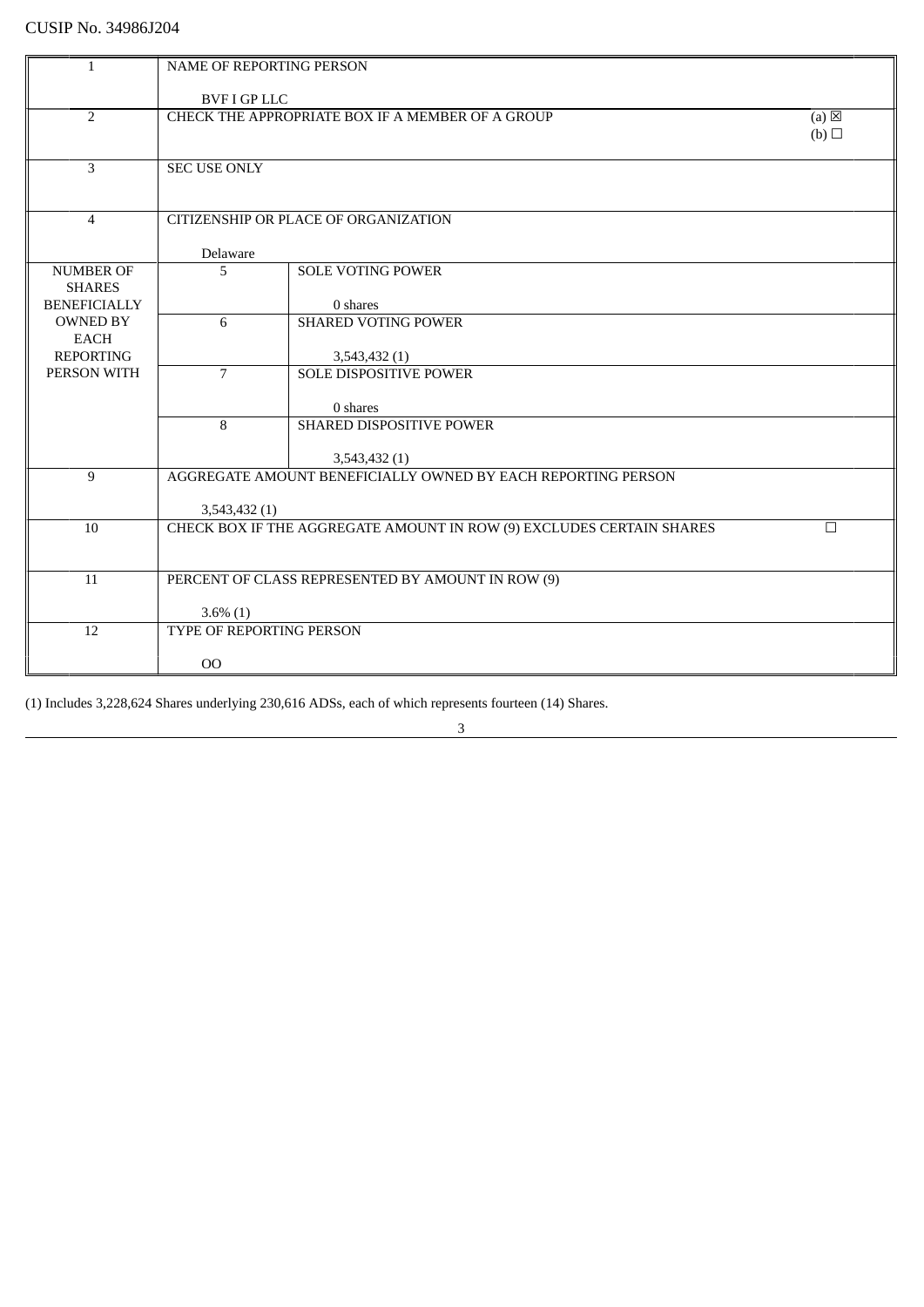| $\mathbf{1}$                    | <b>NAME OF REPORTING PERSON</b> |                                                                               |                 |
|---------------------------------|---------------------------------|-------------------------------------------------------------------------------|-----------------|
|                                 |                                 |                                                                               |                 |
|                                 |                                 | Biotechnology Value Fund II, L.P.                                             |                 |
| $\overline{2}$                  |                                 | CHECK THE APPROPRIATE BOX IF A MEMBER OF A GROUP                              | $(a) \boxtimes$ |
|                                 |                                 |                                                                               | (b)             |
| $\overline{3}$                  | <b>SEC USE ONLY</b>             |                                                                               |                 |
|                                 |                                 |                                                                               |                 |
|                                 |                                 |                                                                               |                 |
| $\overline{4}$                  |                                 | CITIZENSHIP OR PLACE OF ORGANIZATION                                          |                 |
|                                 |                                 |                                                                               |                 |
| <b>NUMBER OF</b>                | Delaware<br>5                   | <b>SOLE VOTING POWER</b>                                                      |                 |
| <b>SHARES</b>                   |                                 |                                                                               |                 |
| <b>BENEFICIALLY</b>             |                                 | 0 shares                                                                      |                 |
| <b>OWNED BY</b>                 | 6                               | <b>SHARED VOTING POWER</b>                                                    |                 |
| <b>EACH</b>                     |                                 |                                                                               |                 |
| <b>REPORTING</b><br>PERSON WITH | $\overline{7}$                  | 2,518,491 (1)<br><b>SOLE DISPOSITIVE POWER</b>                                |                 |
|                                 |                                 |                                                                               |                 |
|                                 |                                 | 0 shares                                                                      |                 |
|                                 | 8                               | SHARED DISPOSITIVE POWER                                                      |                 |
|                                 |                                 |                                                                               |                 |
| 9                               |                                 | 2,518,491 (1)<br>AGGREGATE AMOUNT BENEFICIALLY OWNED BY EACH REPORTING PERSON |                 |
|                                 |                                 |                                                                               |                 |
|                                 | 2,518,491(1)                    |                                                                               |                 |
| 10                              |                                 | CHECK BOX IF THE AGGREGATE AMOUNT IN ROW (9) EXCLUDES CERTAIN SHARES          | $\Box$          |
|                                 |                                 |                                                                               |                 |
| 11                              |                                 |                                                                               |                 |
|                                 |                                 | PERCENT OF CLASS REPRESENTED BY AMOUNT IN ROW (9)                             |                 |
|                                 | $2.6\%$ (1)                     |                                                                               |                 |
| 12                              | TYPE OF REPORTING PERSON        |                                                                               |                 |
|                                 |                                 |                                                                               |                 |
|                                 | PN                              |                                                                               |                 |

(1) Includes 2,355,038 Shares underlying 168,217 ADSs, each of which represents fourteen (14) Shares.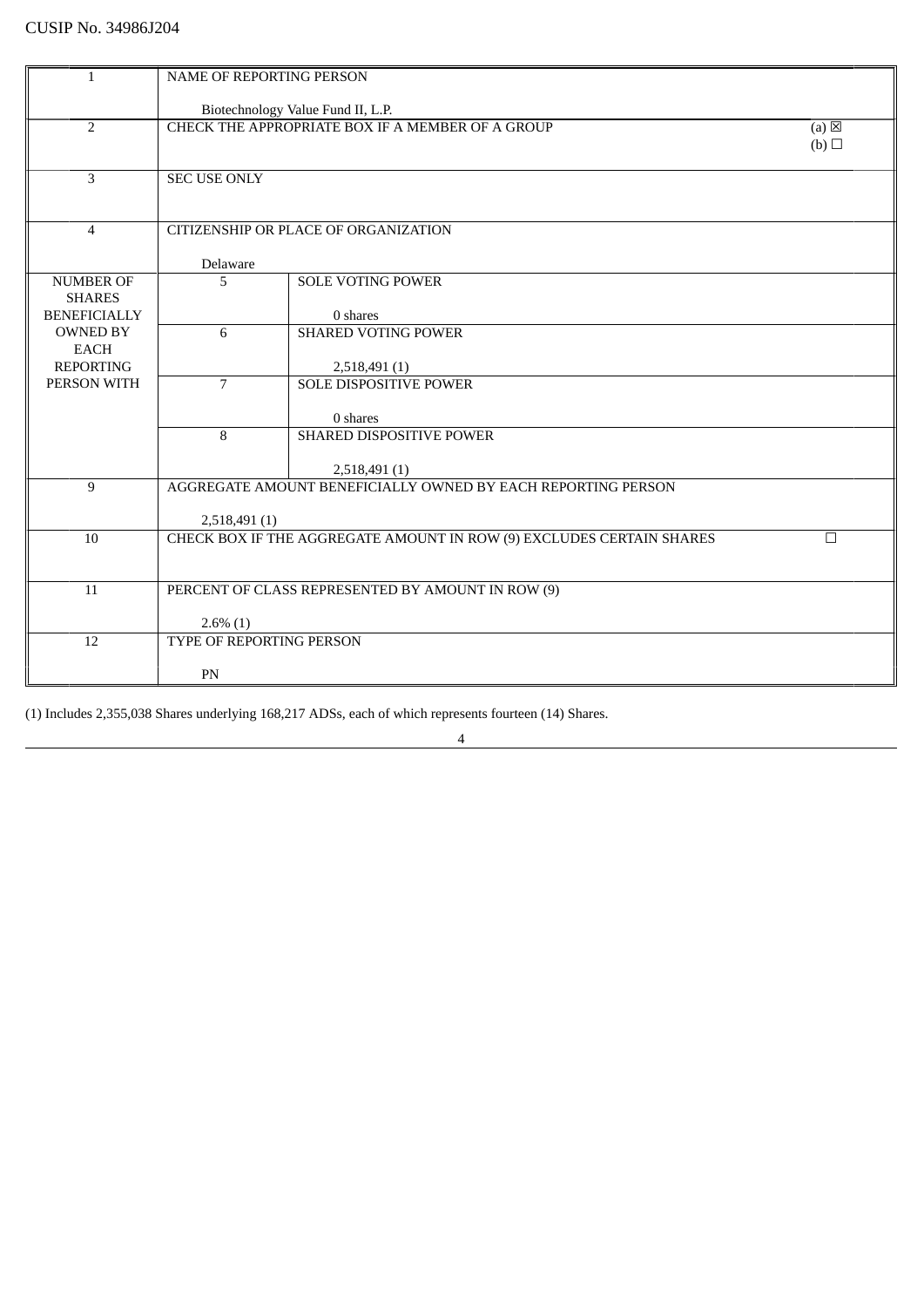| $\mathbf{1}$        | <b>NAME OF REPORTING PERSON</b> |                                                                      |                 |
|---------------------|---------------------------------|----------------------------------------------------------------------|-----------------|
|                     |                                 |                                                                      |                 |
|                     | <b>BVF II GP LLC</b>            |                                                                      |                 |
| $\overline{2}$      |                                 | CHECK THE APPROPRIATE BOX IF A MEMBER OF A GROUP                     | $(a) \boxtimes$ |
|                     |                                 |                                                                      | (b)             |
|                     |                                 |                                                                      |                 |
| 3                   | <b>SEC USE ONLY</b>             |                                                                      |                 |
|                     |                                 |                                                                      |                 |
|                     |                                 |                                                                      |                 |
| $\overline{4}$      |                                 | CITIZENSHIP OR PLACE OF ORGANIZATION                                 |                 |
|                     |                                 |                                                                      |                 |
|                     | Delaware                        |                                                                      |                 |
| <b>NUMBER OF</b>    | 5                               | <b>SOLE VOTING POWER</b>                                             |                 |
| <b>SHARES</b>       |                                 |                                                                      |                 |
| <b>BENEFICIALLY</b> |                                 | 0 shares                                                             |                 |
| <b>OWNED BY</b>     | 6                               | <b>SHARED VOTING POWER</b>                                           |                 |
| <b>EACH</b>         |                                 |                                                                      |                 |
| <b>REPORTING</b>    |                                 | 2,518,491 (1)                                                        |                 |
| PERSON WITH         | $\overline{7}$                  | <b>SOLE DISPOSITIVE POWER</b>                                        |                 |
|                     |                                 |                                                                      |                 |
|                     |                                 | 0 shares                                                             |                 |
|                     | 8                               | SHARED DISPOSITIVE POWER                                             |                 |
|                     |                                 |                                                                      |                 |
|                     |                                 | 2,518,491 (1)                                                        |                 |
| 9                   |                                 | AGGREGATE AMOUNT BENEFICIALLY OWNED BY EACH REPORTING PERSON         |                 |
|                     |                                 |                                                                      |                 |
|                     | 2,518,491 (1)                   |                                                                      |                 |
| 10                  |                                 | CHECK BOX IF THE AGGREGATE AMOUNT IN ROW (9) EXCLUDES CERTAIN SHARES | П               |
|                     |                                 |                                                                      |                 |
|                     |                                 |                                                                      |                 |
| 11                  |                                 | PERCENT OF CLASS REPRESENTED BY AMOUNT IN ROW (9)                    |                 |
|                     |                                 |                                                                      |                 |
|                     | $2.6\%$ (1)                     |                                                                      |                 |
| 12                  | TYPE OF REPORTING PERSON        |                                                                      |                 |
|                     |                                 |                                                                      |                 |
|                     | 00                              |                                                                      |                 |
|                     |                                 |                                                                      |                 |

(1) Includes 2,355,038 Shares underlying 168,217 ADSs, each of which represents fourteen (14) Shares.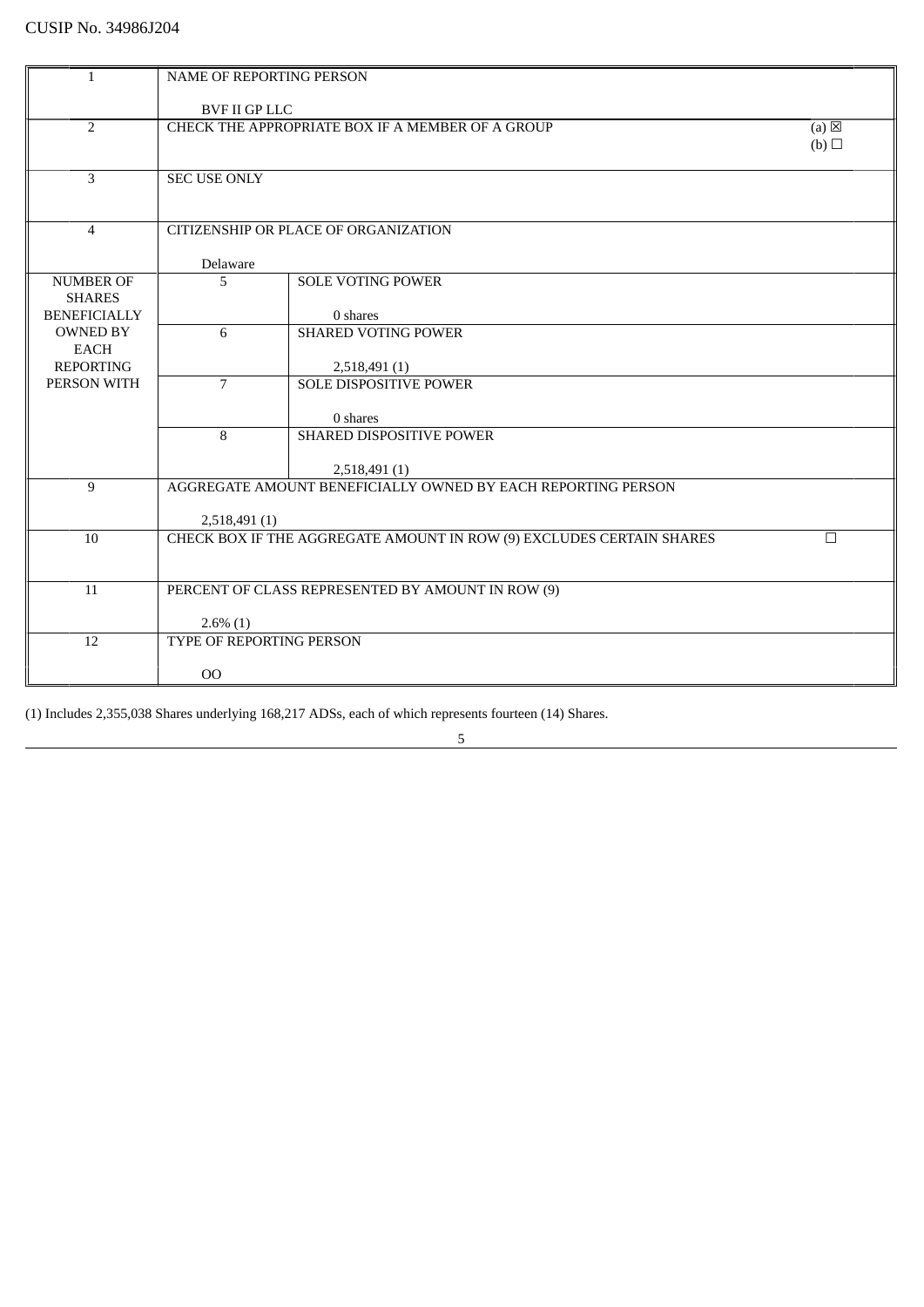| 1                   | NAME OF REPORTING PERSON |                                                                      |                 |
|---------------------|--------------------------|----------------------------------------------------------------------|-----------------|
|                     |                          |                                                                      |                 |
|                     |                          | Biotechnology Value Trading Fund OS LP                               |                 |
| 2                   |                          | CHECK THE APPROPRIATE BOX IF A MEMBER OF A GROUP                     | $(a) \boxtimes$ |
|                     |                          |                                                                      | (b)             |
|                     |                          |                                                                      |                 |
| 3                   | <b>SEC USE ONLY</b>      |                                                                      |                 |
|                     |                          |                                                                      |                 |
| $\overline{4}$      |                          | CITIZENSHIP OR PLACE OF ORGANIZATION                                 |                 |
|                     |                          |                                                                      |                 |
|                     | Cayman Islands           |                                                                      |                 |
| <b>NUMBER OF</b>    | 5                        | <b>SOLE VOTING POWER</b>                                             |                 |
| <b>SHARES</b>       |                          |                                                                      |                 |
| <b>BENEFICIALLY</b> |                          | 0 shares                                                             |                 |
| <b>OWNED BY</b>     | 6                        | <b>SHARED VOTING POWER</b>                                           |                 |
| <b>EACH</b>         |                          |                                                                      |                 |
| <b>REPORTING</b>    |                          | 372,106 (1)                                                          |                 |
| PERSON WITH         | $\overline{7}$           | <b>SOLE DISPOSITIVE POWER</b>                                        |                 |
|                     |                          |                                                                      |                 |
|                     |                          | 0 shares                                                             |                 |
|                     | 8                        | SHARED DISPOSITIVE POWER                                             |                 |
|                     |                          |                                                                      |                 |
|                     |                          | 372,106 (1)                                                          |                 |
| 9                   |                          | AGGREGATE AMOUNT BENEFICIALLY OWNED BY EACH REPORTING PERSON         |                 |
|                     |                          |                                                                      |                 |
|                     | 372,106 (1)              |                                                                      |                 |
| 10                  |                          | CHECK BOX IF THE AGGREGATE AMOUNT IN ROW (9) EXCLUDES CERTAIN SHARES | П               |
|                     |                          |                                                                      |                 |
| 11                  |                          | PERCENT OF CLASS REPRESENTED BY AMOUNT IN ROW (9)                    |                 |
|                     |                          |                                                                      |                 |
|                     | Less than $1\%$ (1)      |                                                                      |                 |
| 12                  | TYPE OF REPORTING PERSON |                                                                      |                 |
|                     |                          |                                                                      |                 |
|                     | PN                       |                                                                      |                 |
|                     |                          |                                                                      |                 |

(1) Represents 372,106 Shares underlying 26,579 ADSs, each of which represents fourteen (14) Shares.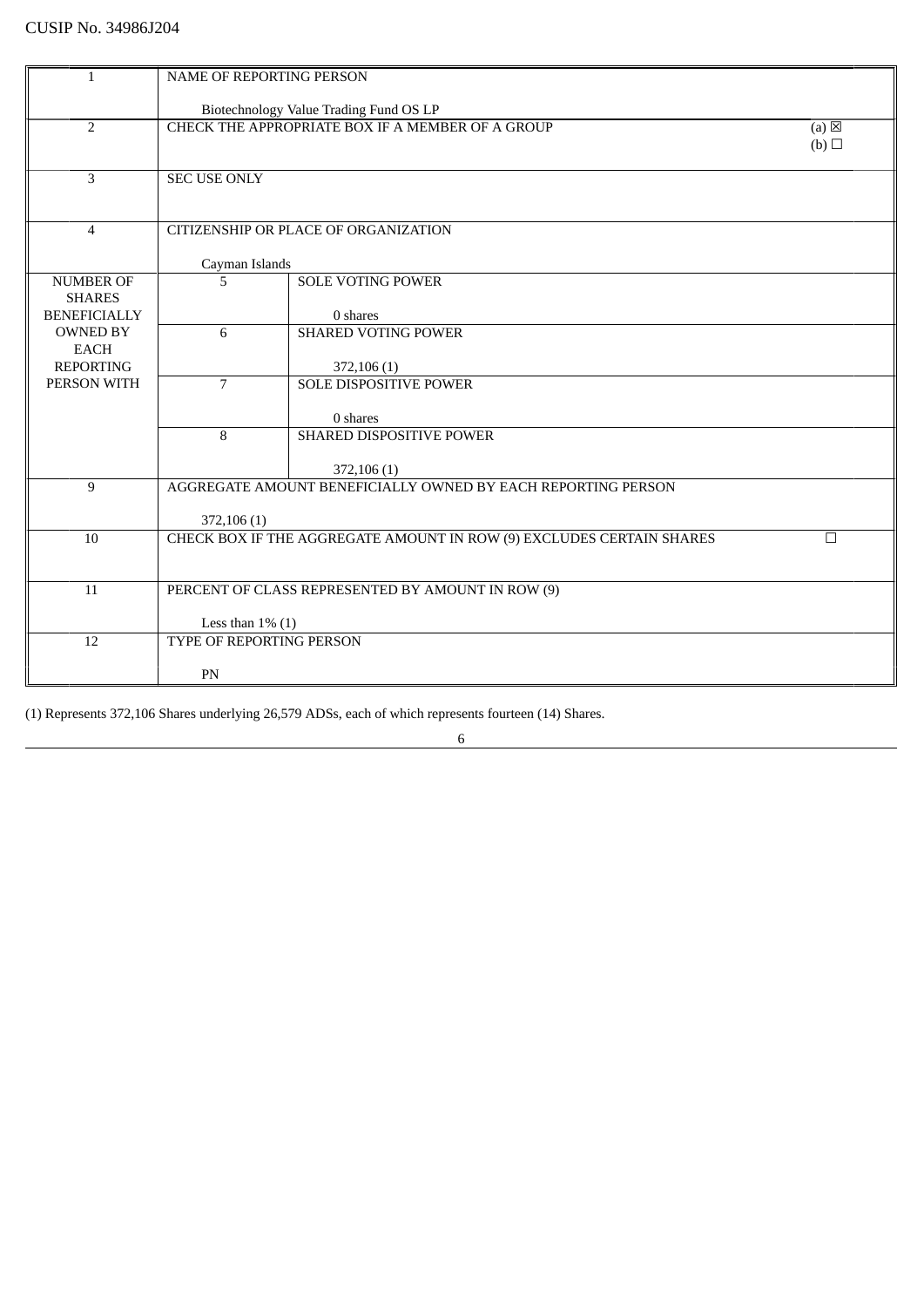| 1                   | NAME OF REPORTING PERSON    |                                                                             |                 |
|---------------------|-----------------------------|-----------------------------------------------------------------------------|-----------------|
|                     |                             |                                                                             |                 |
|                     | <b>BVF Partners OS Ltd.</b> |                                                                             |                 |
| $\overline{2}$      |                             | CHECK THE APPROPRIATE BOX IF A MEMBER OF A GROUP                            | $(a) \boxtimes$ |
|                     |                             |                                                                             | (b)             |
|                     |                             |                                                                             |                 |
| 3                   | <b>SEC USE ONLY</b>         |                                                                             |                 |
|                     |                             |                                                                             |                 |
| $\overline{4}$      |                             | CITIZENSHIP OR PLACE OF ORGANIZATION                                        |                 |
|                     |                             |                                                                             |                 |
|                     | Cayman Islands              |                                                                             |                 |
| <b>NUMBER OF</b>    | 5                           | <b>SOLE VOTING POWER</b>                                                    |                 |
| <b>SHARES</b>       |                             |                                                                             |                 |
| <b>BENEFICIALLY</b> |                             | 0 shares                                                                    |                 |
| <b>OWNED BY</b>     | 6                           | <b>SHARED VOTING POWER</b>                                                  |                 |
| <b>EACH</b>         |                             |                                                                             |                 |
| <b>REPORTING</b>    |                             | 372,106 (1)                                                                 |                 |
| PERSON WITH         | $\overline{7}$              | <b>SOLE DISPOSITIVE POWER</b>                                               |                 |
|                     |                             |                                                                             |                 |
|                     |                             | 0 shares                                                                    |                 |
|                     | 8                           | SHARED DISPOSITIVE POWER                                                    |                 |
|                     |                             |                                                                             |                 |
|                     |                             | 372,106 (1)<br>AGGREGATE AMOUNT BENEFICIALLY OWNED BY EACH REPORTING PERSON |                 |
| 9                   |                             |                                                                             |                 |
|                     | 372,106 (1)                 |                                                                             |                 |
| 10                  |                             | CHECK BOX IF THE AGGREGATE AMOUNT IN ROW (9) EXCLUDES CERTAIN SHARES        | п               |
|                     |                             |                                                                             |                 |
|                     |                             |                                                                             |                 |
| 11                  |                             | PERCENT OF CLASS REPRESENTED BY AMOUNT IN ROW (9)                           |                 |
|                     |                             |                                                                             |                 |
|                     | Less than $1\%$ (1)         |                                                                             |                 |
| 12                  | TYPE OF REPORTING PERSON    |                                                                             |                 |
|                     |                             |                                                                             |                 |
|                     | CO                          |                                                                             |                 |

(1) Represents 372,106 Shares underlying 26,579 ADSs, each of which represents fourteen (14) Shares.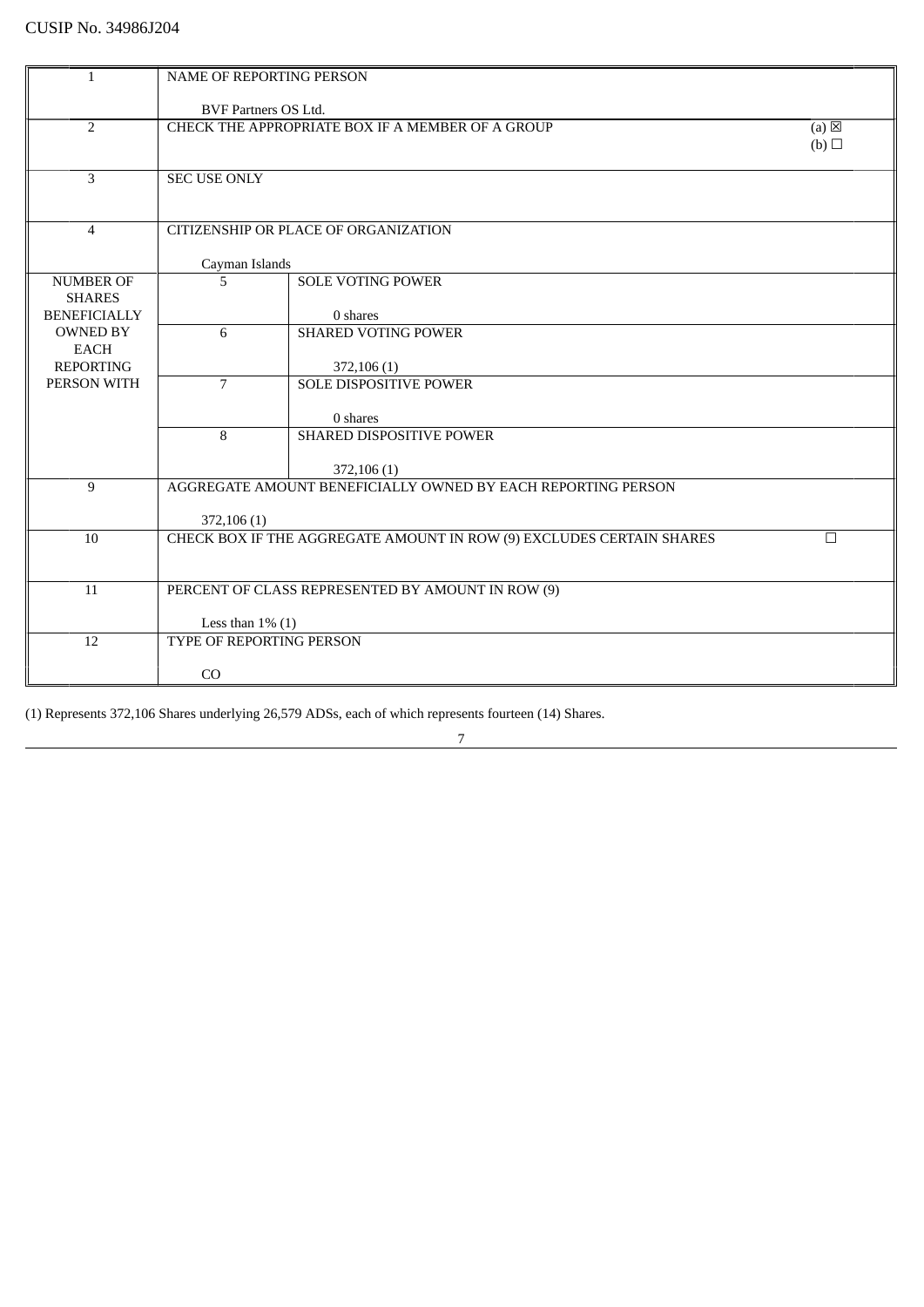| $\mathbf{1}$                   | <b>NAME OF REPORTING PERSON</b> |                                                                      |                            |
|--------------------------------|---------------------------------|----------------------------------------------------------------------|----------------------------|
|                                |                                 |                                                                      |                            |
|                                | <b>BVF GP Holdings LLC</b>      |                                                                      |                            |
| $\overline{2}$                 |                                 | CHECK THE APPROPRIATE BOX IF A MEMBER OF A GROUP                     | (a) $\overline{\boxtimes}$ |
|                                |                                 |                                                                      | (b)                        |
| $\overline{3}$                 | <b>SEC USE ONLY</b>             |                                                                      |                            |
|                                |                                 |                                                                      |                            |
|                                |                                 |                                                                      |                            |
| $\overline{4}$                 |                                 | CITIZENSHIP OR PLACE OF ORGANIZATION                                 |                            |
|                                | Delaware                        |                                                                      |                            |
| <b>NUMBER OF</b>               | $\overline{5}$                  | <b>SOLE VOTING POWER</b>                                             |                            |
| <b>SHARES</b>                  |                                 |                                                                      |                            |
| <b>BENEFICIALLY</b>            |                                 | 0 shares                                                             |                            |
| <b>OWNED BY</b><br><b>EACH</b> | 6                               | <b>SHARED VOTING POWER</b>                                           |                            |
| <b>REPORTING</b>               |                                 | 6,061,923(1)                                                         |                            |
| PERSON WITH                    | $\overline{7}$                  | <b>SOLE DISPOSITIVE POWER</b>                                        |                            |
|                                |                                 |                                                                      |                            |
|                                | 8                               | 0 shares<br><b>SHARED DISPOSITIVE POWER</b>                          |                            |
|                                |                                 |                                                                      |                            |
|                                |                                 | 6,061,923(1)                                                         |                            |
| 9                              |                                 | AGGREGATE AMOUNT BENEFICIALLY OWNED BY EACH REPORTING PERSON         |                            |
|                                |                                 |                                                                      |                            |
| 10                             | 6,061,923(1)                    | CHECK BOX IF THE AGGREGATE AMOUNT IN ROW (9) EXCLUDES CERTAIN SHARES | $\Box$                     |
|                                |                                 |                                                                      |                            |
|                                |                                 |                                                                      |                            |
| 11                             |                                 | PERCENT OF CLASS REPRESENTED BY AMOUNT IN ROW (9)                    |                            |
|                                | $6.2\%$ (1)                     |                                                                      |                            |
| 12                             | TYPE OF REPORTING PERSON        |                                                                      |                            |
|                                |                                 |                                                                      |                            |
|                                | 00                              |                                                                      |                            |

(1) Includes 5,583,662 Shares underlying 398,833 ADSs, each of which represents fourteen (14) Shares.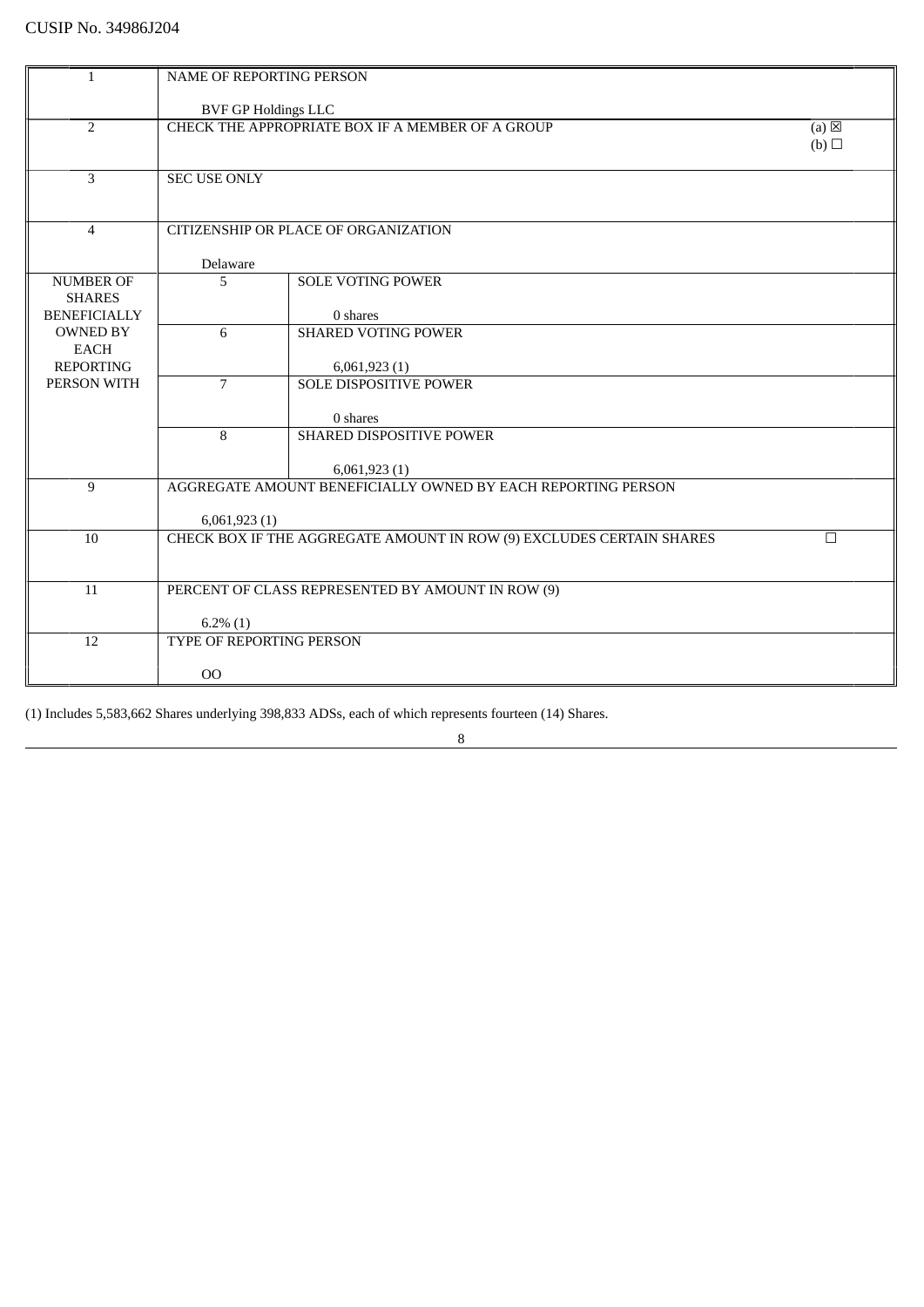| NAME OF REPORTING PERSON<br><b>BVF Partners L.P.</b><br>$\overline{2}$<br>CHECK THE APPROPRIATE BOX IF A MEMBER OF A GROUP<br>$(a) \boxtimes$<br>(b)<br>$\overline{3}$<br><b>SEC USE ONLY</b><br>CITIZENSHIP OR PLACE OF ORGANIZATION<br>$\overline{4}$<br>Delaware<br><b>NUMBER OF</b><br><b>SOLE VOTING POWER</b><br>5<br><b>SHARES</b><br><b>BENEFICIALLY</b><br>0 shares<br><b>OWNED BY</b><br>6<br><b>SHARED VOTING POWER</b><br><b>EACH</b><br><b>REPORTING</b><br>7,193,088 (1)<br>$\overline{7}$<br>PERSON WITH<br><b>SOLE DISPOSITIVE POWER</b><br>0 shares<br>8<br>SHARED DISPOSITIVE POWER<br>7,193,088 (1)<br>AGGREGATE AMOUNT BENEFICIALLY OWNED BY EACH REPORTING PERSON<br>9<br>7,193,088 (1)<br>CHECK BOX IF THE AGGREGATE AMOUNT IN ROW (9) EXCLUDES CERTAIN SHARES<br>10<br>$\Box$<br>PERCENT OF CLASS REPRESENTED BY AMOUNT IN ROW (9)<br>11<br>$7.3\%$ $(1)$<br>TYPE OF REPORTING PERSON<br>12<br>PN, IA |   |  |  |  |
|------------------------------------------------------------------------------------------------------------------------------------------------------------------------------------------------------------------------------------------------------------------------------------------------------------------------------------------------------------------------------------------------------------------------------------------------------------------------------------------------------------------------------------------------------------------------------------------------------------------------------------------------------------------------------------------------------------------------------------------------------------------------------------------------------------------------------------------------------------------------------------------------------------------------------|---|--|--|--|
|                                                                                                                                                                                                                                                                                                                                                                                                                                                                                                                                                                                                                                                                                                                                                                                                                                                                                                                              | 1 |  |  |  |
|                                                                                                                                                                                                                                                                                                                                                                                                                                                                                                                                                                                                                                                                                                                                                                                                                                                                                                                              |   |  |  |  |
|                                                                                                                                                                                                                                                                                                                                                                                                                                                                                                                                                                                                                                                                                                                                                                                                                                                                                                                              |   |  |  |  |
|                                                                                                                                                                                                                                                                                                                                                                                                                                                                                                                                                                                                                                                                                                                                                                                                                                                                                                                              |   |  |  |  |
|                                                                                                                                                                                                                                                                                                                                                                                                                                                                                                                                                                                                                                                                                                                                                                                                                                                                                                                              |   |  |  |  |
|                                                                                                                                                                                                                                                                                                                                                                                                                                                                                                                                                                                                                                                                                                                                                                                                                                                                                                                              |   |  |  |  |
|                                                                                                                                                                                                                                                                                                                                                                                                                                                                                                                                                                                                                                                                                                                                                                                                                                                                                                                              |   |  |  |  |
|                                                                                                                                                                                                                                                                                                                                                                                                                                                                                                                                                                                                                                                                                                                                                                                                                                                                                                                              |   |  |  |  |
|                                                                                                                                                                                                                                                                                                                                                                                                                                                                                                                                                                                                                                                                                                                                                                                                                                                                                                                              |   |  |  |  |
|                                                                                                                                                                                                                                                                                                                                                                                                                                                                                                                                                                                                                                                                                                                                                                                                                                                                                                                              |   |  |  |  |
|                                                                                                                                                                                                                                                                                                                                                                                                                                                                                                                                                                                                                                                                                                                                                                                                                                                                                                                              |   |  |  |  |
|                                                                                                                                                                                                                                                                                                                                                                                                                                                                                                                                                                                                                                                                                                                                                                                                                                                                                                                              |   |  |  |  |
|                                                                                                                                                                                                                                                                                                                                                                                                                                                                                                                                                                                                                                                                                                                                                                                                                                                                                                                              |   |  |  |  |
|                                                                                                                                                                                                                                                                                                                                                                                                                                                                                                                                                                                                                                                                                                                                                                                                                                                                                                                              |   |  |  |  |
|                                                                                                                                                                                                                                                                                                                                                                                                                                                                                                                                                                                                                                                                                                                                                                                                                                                                                                                              |   |  |  |  |
|                                                                                                                                                                                                                                                                                                                                                                                                                                                                                                                                                                                                                                                                                                                                                                                                                                                                                                                              |   |  |  |  |
|                                                                                                                                                                                                                                                                                                                                                                                                                                                                                                                                                                                                                                                                                                                                                                                                                                                                                                                              |   |  |  |  |
|                                                                                                                                                                                                                                                                                                                                                                                                                                                                                                                                                                                                                                                                                                                                                                                                                                                                                                                              |   |  |  |  |
|                                                                                                                                                                                                                                                                                                                                                                                                                                                                                                                                                                                                                                                                                                                                                                                                                                                                                                                              |   |  |  |  |
|                                                                                                                                                                                                                                                                                                                                                                                                                                                                                                                                                                                                                                                                                                                                                                                                                                                                                                                              |   |  |  |  |
|                                                                                                                                                                                                                                                                                                                                                                                                                                                                                                                                                                                                                                                                                                                                                                                                                                                                                                                              |   |  |  |  |
|                                                                                                                                                                                                                                                                                                                                                                                                                                                                                                                                                                                                                                                                                                                                                                                                                                                                                                                              |   |  |  |  |
|                                                                                                                                                                                                                                                                                                                                                                                                                                                                                                                                                                                                                                                                                                                                                                                                                                                                                                                              |   |  |  |  |
|                                                                                                                                                                                                                                                                                                                                                                                                                                                                                                                                                                                                                                                                                                                                                                                                                                                                                                                              |   |  |  |  |
|                                                                                                                                                                                                                                                                                                                                                                                                                                                                                                                                                                                                                                                                                                                                                                                                                                                                                                                              |   |  |  |  |
|                                                                                                                                                                                                                                                                                                                                                                                                                                                                                                                                                                                                                                                                                                                                                                                                                                                                                                                              |   |  |  |  |
|                                                                                                                                                                                                                                                                                                                                                                                                                                                                                                                                                                                                                                                                                                                                                                                                                                                                                                                              |   |  |  |  |
|                                                                                                                                                                                                                                                                                                                                                                                                                                                                                                                                                                                                                                                                                                                                                                                                                                                                                                                              |   |  |  |  |
|                                                                                                                                                                                                                                                                                                                                                                                                                                                                                                                                                                                                                                                                                                                                                                                                                                                                                                                              |   |  |  |  |
|                                                                                                                                                                                                                                                                                                                                                                                                                                                                                                                                                                                                                                                                                                                                                                                                                                                                                                                              |   |  |  |  |
|                                                                                                                                                                                                                                                                                                                                                                                                                                                                                                                                                                                                                                                                                                                                                                                                                                                                                                                              |   |  |  |  |
|                                                                                                                                                                                                                                                                                                                                                                                                                                                                                                                                                                                                                                                                                                                                                                                                                                                                                                                              |   |  |  |  |
|                                                                                                                                                                                                                                                                                                                                                                                                                                                                                                                                                                                                                                                                                                                                                                                                                                                                                                                              |   |  |  |  |
|                                                                                                                                                                                                                                                                                                                                                                                                                                                                                                                                                                                                                                                                                                                                                                                                                                                                                                                              |   |  |  |  |

(1) Includes 6,060,488 Shares underlying 432,892 ADSs, each of which represents fourteen (14) Shares.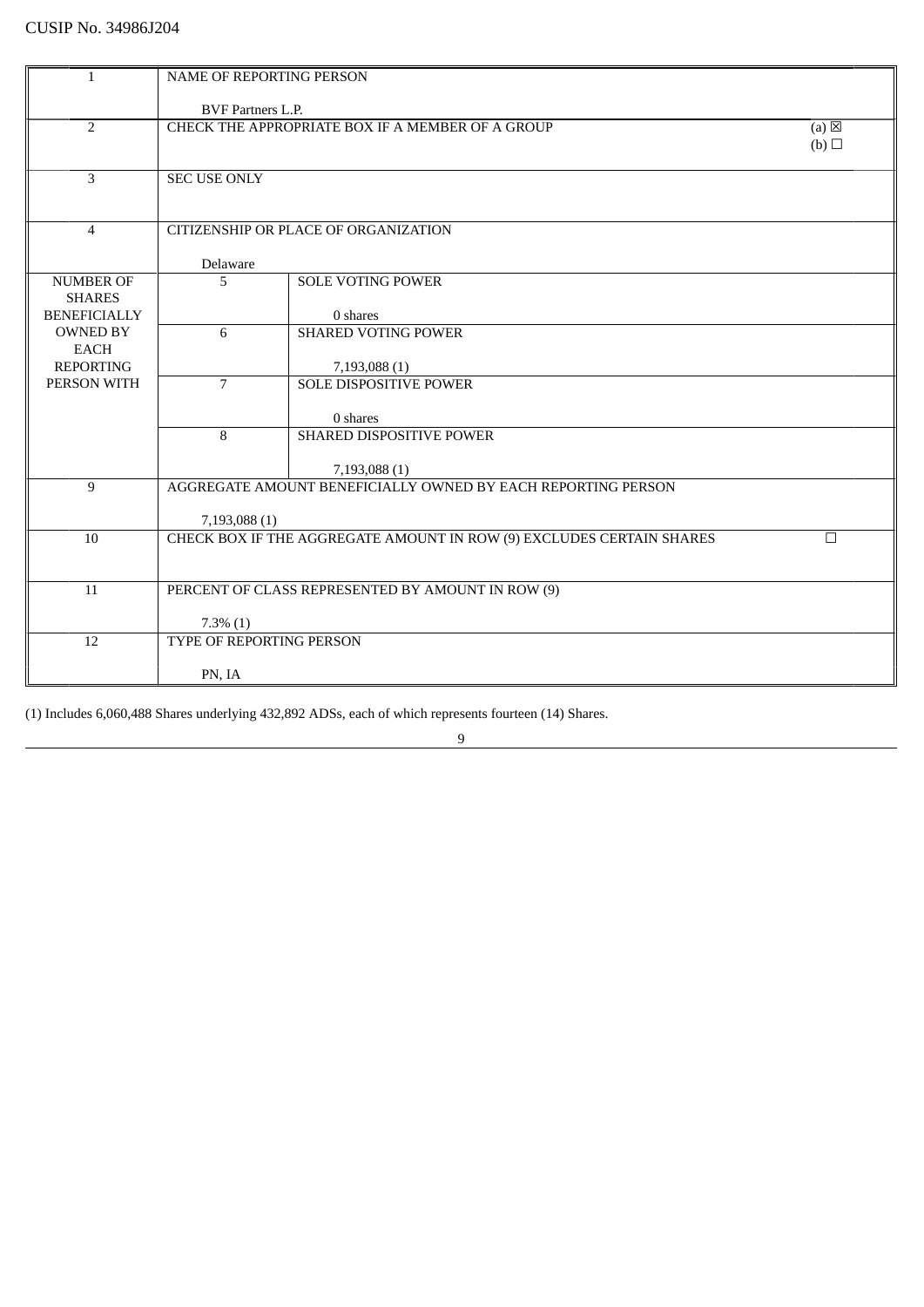| 1                               |                                           | NAME OF REPORTING PERSON                                             |                            |  |
|---------------------------------|-------------------------------------------|----------------------------------------------------------------------|----------------------------|--|
|                                 | BVF Inc.                                  |                                                                      |                            |  |
| 2                               |                                           | CHECK THE APPROPRIATE BOX IF A MEMBER OF A GROUP                     | (a) $\overline{\boxtimes}$ |  |
|                                 |                                           |                                                                      | (b)                        |  |
|                                 |                                           |                                                                      |                            |  |
| 3                               | <b>SEC USE ONLY</b>                       |                                                                      |                            |  |
|                                 |                                           |                                                                      |                            |  |
|                                 |                                           |                                                                      |                            |  |
| $\overline{4}$                  |                                           | CITIZENSHIP OR PLACE OF ORGANIZATION                                 |                            |  |
|                                 |                                           |                                                                      |                            |  |
|                                 | Delaware                                  |                                                                      |                            |  |
| <b>NUMBER OF</b>                | 5                                         | <b>SOLE VOTING POWER</b>                                             |                            |  |
| <b>SHARES</b>                   |                                           |                                                                      |                            |  |
| <b>BENEFICIALLY</b>             |                                           | 0 shares                                                             |                            |  |
| <b>OWNED BY</b>                 | 6                                         | <b>SHARED VOTING POWER</b>                                           |                            |  |
| <b>EACH</b>                     |                                           |                                                                      |                            |  |
| <b>REPORTING</b><br>PERSON WITH | $\overline{7}$                            | 7,193,088 (1)<br><b>SOLE DISPOSITIVE POWER</b>                       |                            |  |
|                                 |                                           |                                                                      |                            |  |
|                                 |                                           | 0 shares                                                             |                            |  |
|                                 | 8                                         | SHARED DISPOSITIVE POWER                                             |                            |  |
|                                 |                                           |                                                                      |                            |  |
|                                 |                                           | 7,193,088 (1)                                                        |                            |  |
| 9                               |                                           | AGGREGATE AMOUNT BENEFICIALLY OWNED BY EACH REPORTING PERSON         |                            |  |
|                                 |                                           |                                                                      |                            |  |
|                                 | 7,193,088 (1)                             |                                                                      |                            |  |
| 10                              |                                           | CHECK BOX IF THE AGGREGATE AMOUNT IN ROW (9) EXCLUDES CERTAIN SHARES | П                          |  |
|                                 |                                           |                                                                      |                            |  |
|                                 |                                           |                                                                      |                            |  |
| 11                              |                                           | PERCENT OF CLASS REPRESENTED BY AMOUNT IN ROW (9)                    |                            |  |
|                                 |                                           |                                                                      |                            |  |
| 12                              | $7.3\%$ $(1)$<br>TYPE OF REPORTING PERSON |                                                                      |                            |  |
|                                 |                                           |                                                                      |                            |  |
|                                 | CO                                        |                                                                      |                            |  |
|                                 |                                           |                                                                      |                            |  |

(1) Includes 6,060,488 Shares underlying 432,892 ADSs, each of which represents fourteen (14) Shares.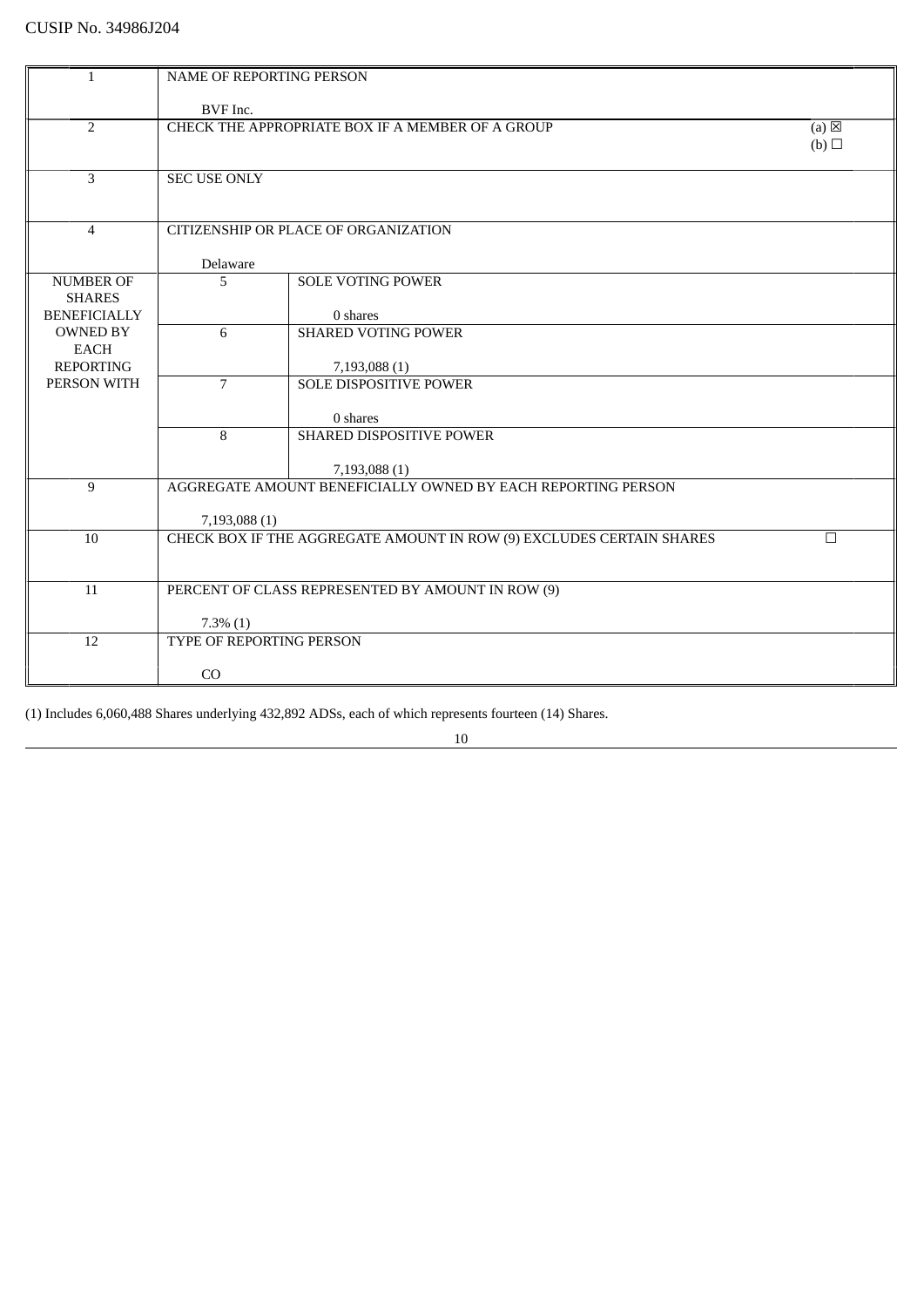| $\mathbf{1}$                         | <b>NAME OF REPORTING PERSON</b> |                                                                      |                 |
|--------------------------------------|---------------------------------|----------------------------------------------------------------------|-----------------|
|                                      |                                 |                                                                      |                 |
|                                      | Mark N. Lampert                 |                                                                      |                 |
| $\overline{2}$                       |                                 | CHECK THE APPROPRIATE BOX IF A MEMBER OF A GROUP                     | $(a) \boxtimes$ |
|                                      |                                 |                                                                      | (b)             |
|                                      |                                 |                                                                      |                 |
| 3                                    | <b>SEC USE ONLY</b>             |                                                                      |                 |
|                                      |                                 |                                                                      |                 |
|                                      |                                 |                                                                      |                 |
| $\overline{4}$                       |                                 | CITIZENSHIP OR PLACE OF ORGANIZATION                                 |                 |
|                                      |                                 |                                                                      |                 |
| <b>NUMBER OF</b>                     | <b>United States</b>            |                                                                      |                 |
|                                      | 5                               | <b>SOLE VOTING POWER</b>                                             |                 |
| <b>SHARES</b><br><b>BENEFICIALLY</b> |                                 | 0 shares                                                             |                 |
| <b>OWNED BY</b>                      | 6                               | <b>SHARED VOTING POWER</b>                                           |                 |
| <b>EACH</b>                          |                                 |                                                                      |                 |
| <b>REPORTING</b>                     |                                 | 7,193,088 (1)                                                        |                 |
| PERSON WITH                          | $\overline{7}$                  | <b>SOLE DISPOSITIVE POWER</b>                                        |                 |
|                                      |                                 |                                                                      |                 |
|                                      |                                 | 0 shares                                                             |                 |
|                                      | 8                               | SHARED DISPOSITIVE POWER                                             |                 |
|                                      |                                 |                                                                      |                 |
|                                      |                                 | 7,193,088 (1)                                                        |                 |
| 9                                    |                                 | AGGREGATE AMOUNT BENEFICIALLY OWNED BY EACH REPORTING PERSON         |                 |
|                                      |                                 |                                                                      |                 |
|                                      | 7,193,088 (1)                   |                                                                      |                 |
| 10                                   |                                 | CHECK BOX IF THE AGGREGATE AMOUNT IN ROW (9) EXCLUDES CERTAIN SHARES | П               |
|                                      |                                 |                                                                      |                 |
|                                      |                                 |                                                                      |                 |
| 11                                   |                                 | PERCENT OF CLASS REPRESENTED BY AMOUNT IN ROW (9)                    |                 |
|                                      |                                 |                                                                      |                 |
|                                      | $7.3\%$ $(1)$                   |                                                                      |                 |
| 12                                   | TYPE OF REPORTING PERSON        |                                                                      |                 |
|                                      |                                 |                                                                      |                 |
|                                      | IN                              |                                                                      |                 |

(1) Includes 6,060,488 Shares underlying 432,892 ADSs, each of which represents fourteen (14) Shares.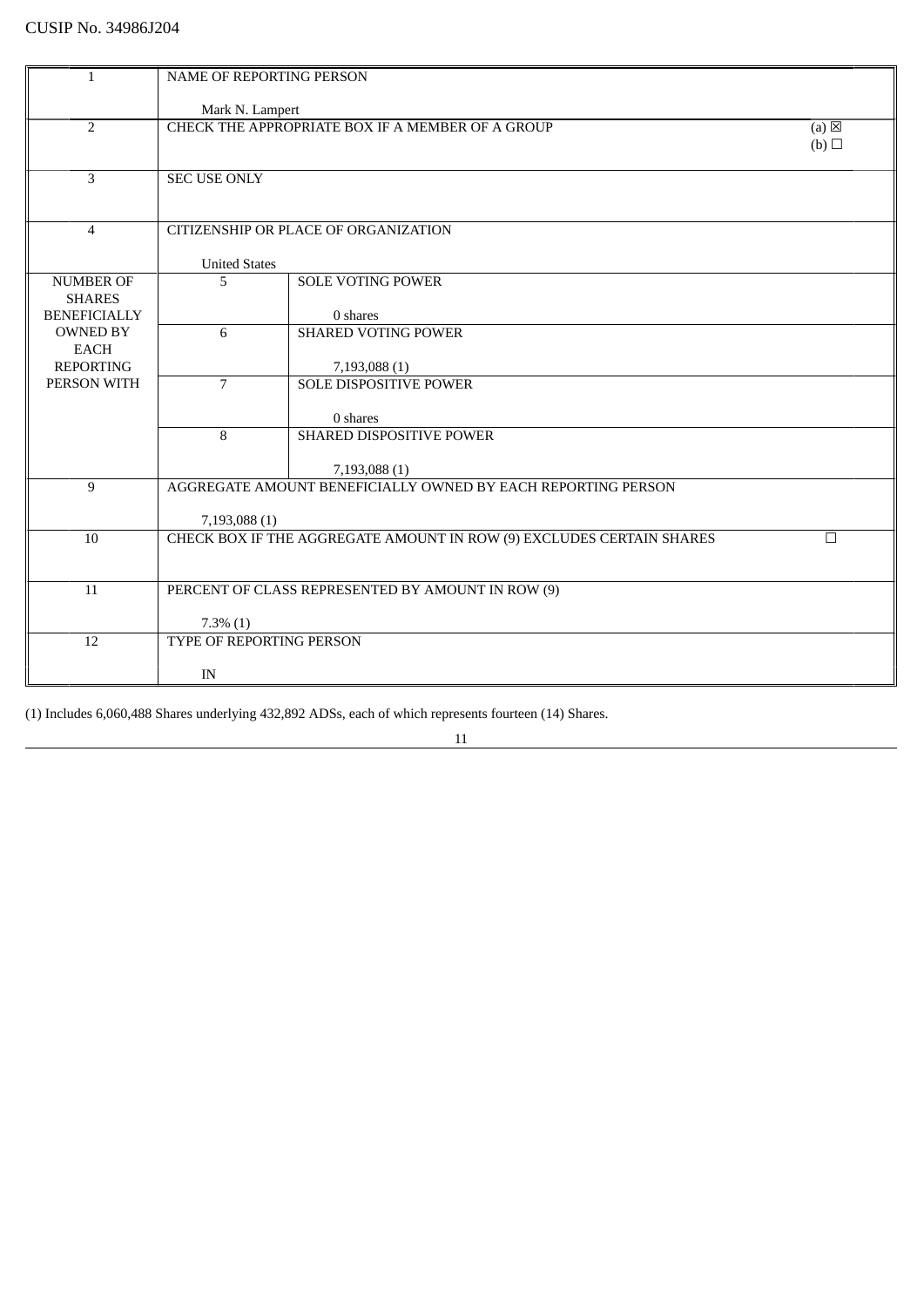| Item $1(a)$ .                                   | Name of Issuer:                                                                                                                                                  |
|-------------------------------------------------|------------------------------------------------------------------------------------------------------------------------------------------------------------------|
|                                                 | Forward Pharma A/S, a Danish corporation (the "Issuer").                                                                                                         |
| Item $1(b)$ .                                   | Address of Issuer's Principal Executive Offices:                                                                                                                 |
|                                                 | Østergade 24A, 1st Floor<br>1100 Copenhagen K, Denmark                                                                                                           |
| Item $2(a)$ .<br>Item $2(b)$ .<br>Item $2(c)$ . | Name of Person Filing<br>Address of Principal Business Office or, if None, Residence<br>Citizenship                                                              |
|                                                 | Biotechnology Value Fund, L.P. ("BVF")<br>44 Montgomery St., 40th Floor<br>San Francisco, California 94104<br>Citizenship: Delaware                              |
|                                                 | BVF I GP LLC ("BVF GP")<br>44 Montgomery St., 40th Floor<br>San Francisco, California 94104<br>Citizenship: Delaware                                             |
|                                                 | Biotechnology Value Fund II, L.P. ("BVF2")<br>44 Montgomery St., 40th Floor<br>San Francisco, California 94104<br>Citizenship: Delaware                          |
|                                                 | BVF II GP LLC ("BVF2 GP")<br>44 Montgomery St., 40th Floor<br>San Francisco, California 94104<br>Citizenship: Delaware                                           |
|                                                 | Biotechnology Value Trading Fund OS LP ("Trading Fund OS")<br>PO Box 309 Ugland House<br>Grand Cayman, KY1-1104<br>Cayman Islands<br>Citizenship: Cayman Islands |
|                                                 | BVF Partners OS Ltd. ("Partners OS")<br>PO Box 309 Ugland House<br>Grand Cayman, KY1-1104<br>Cayman Islands<br>Citizenship: Cayman Islands                       |
|                                                 | BVF GP Holdings LLC ("BVF GPH")<br>44 Montgomery St., 40th Floor                                                                                                 |

San Francisco, California 94104

Citizenship: Delaware

12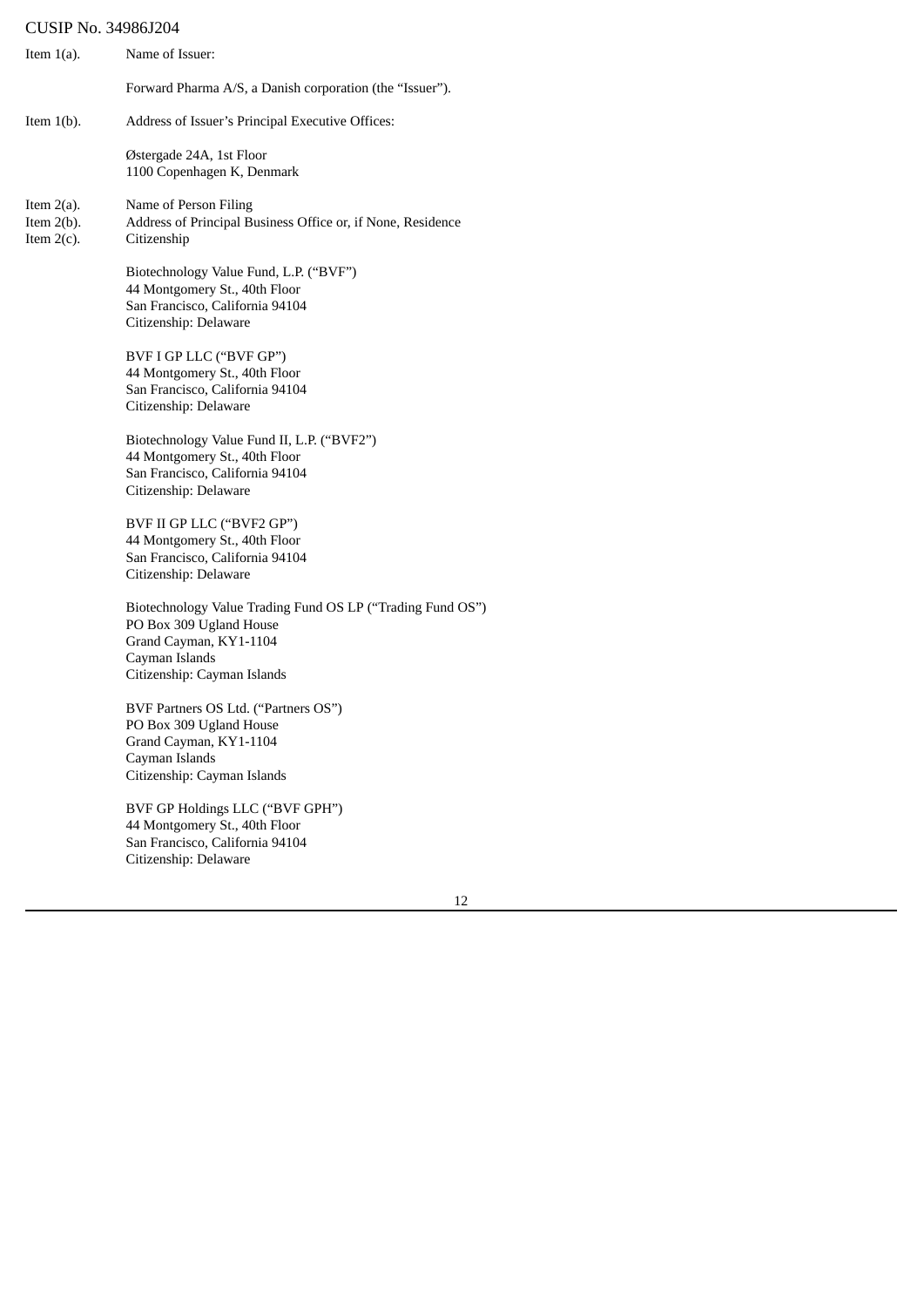|               |                                                                                                                                   | BVF Partners L.P. ("Partners")<br>Citizenship: Delaware | 44 Montgomery St., 40th Floor<br>San Francisco, California 94104                                                                                                                                                                                       |
|---------------|-----------------------------------------------------------------------------------------------------------------------------------|---------------------------------------------------------|--------------------------------------------------------------------------------------------------------------------------------------------------------------------------------------------------------------------------------------------------------|
|               | BVF Inc.                                                                                                                          | Citizenship: Delaware                                   | 44 Montgomery St., 40th Floor<br>San Francisco, California 94104                                                                                                                                                                                       |
|               | Mark N. Lampert ("Mr. Lampert")<br>44 Montgomery St., 40th Floor<br>San Francisco, California 94104<br>Citizenship: United States |                                                         |                                                                                                                                                                                                                                                        |
|               |                                                                                                                                   |                                                         | Each of the foregoing is referred to as a "Reporting Person" and collectively as the "Reporting Persons."                                                                                                                                              |
| Item $2(d)$ . |                                                                                                                                   | Title of Class of Securities:                           |                                                                                                                                                                                                                                                        |
|               |                                                                                                                                   |                                                         | Ordinary Shares, nominal value 0.01 DKK per share (the "Shares").                                                                                                                                                                                      |
| Item $2(e)$ . | <b>CUSIP Number:</b>                                                                                                              |                                                         |                                                                                                                                                                                                                                                        |
|               | 34986J204                                                                                                                         |                                                         |                                                                                                                                                                                                                                                        |
| Item 3.       | If This Statement is Filed Pursuant to Rule 13d-1(b), or 13d-2(b) or (c), Check Whether the Person Filing is a:                   |                                                         |                                                                                                                                                                                                                                                        |
|               |                                                                                                                                   | $\sqrt{x}$                                              | Not applicable.                                                                                                                                                                                                                                        |
|               | (a)                                                                                                                               | $\frac{1}{2}$                                           | Broker or dealer registered under Section 15 of the Exchange Act.                                                                                                                                                                                      |
|               | (b)                                                                                                                               | $\frac{1}{2}$                                           | Bank as defined in Section 3(a)(6) of the Exchange Act.                                                                                                                                                                                                |
|               | (c)                                                                                                                               | $\frac{1}{2}$                                           | Insurance company as defined in Section $3(a)(19)$ of the Exchange Act.                                                                                                                                                                                |
|               | (d)                                                                                                                               | $\frac{1}{2}$                                           | Investment company registered under Section 8 of the Investment Company Act.                                                                                                                                                                           |
|               | (e)                                                                                                                               | $\frac{1}{2}$                                           | An investment adviser in accordance with Rule 13d-1(b)(1)(ii)(E).                                                                                                                                                                                      |
|               | (f)                                                                                                                               | $\frac{1}{2}$                                           | An employee benefit plan or endowment fund in accordance with Rule $13d-1(b)(1)(ii)(F)$ .                                                                                                                                                              |
|               | (g)                                                                                                                               | $\sqrt{}$                                               | A parent holding company or control person in accordance with Rule $13d-1(b)(1)(ii)(G)$ .                                                                                                                                                              |
|               | (h)                                                                                                                               | $\frac{1}{2}$                                           | A savings association as defined in Section 3(b) of the Federal Deposit Insurance Act.                                                                                                                                                                 |
|               | (i)                                                                                                                               | $\frac{1}{2}$                                           | A church plan that is excluded from the definition of an investment company under Section $3(c)(14)$ of the<br><b>Investment Company Act.</b>                                                                                                          |
|               | (j)                                                                                                                               | $\frac{1}{2}$                                           | Group, in accordance with Rule 13d-1(b)(1)(ii)(J).                                                                                                                                                                                                     |
|               | (k)                                                                                                                               | $\frac{1}{2}$                                           | Group, in accordance with Rule 240.13d-1(b)(1)(ii)(K). If filing as a non-U.S. institution in accordance with<br>Rule 240.13d-1(b)(1)(ii)(J), please specify the type of institution: $\frac{1}{\sqrt{1-\frac{1}{n}}}\left  \frac{f(x)}{f(x)} \right $ |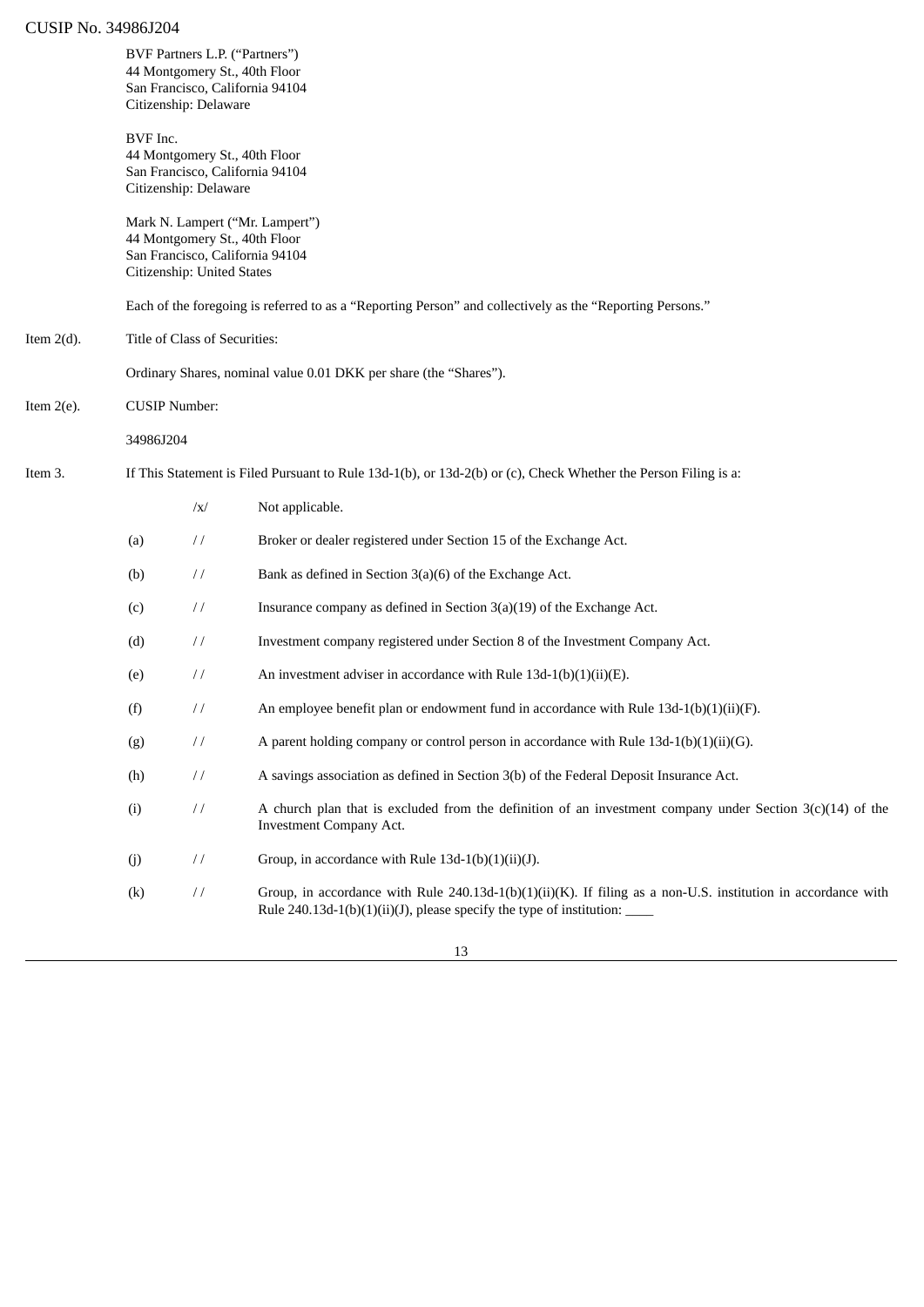Item 4. Ownership

(a) Amount beneficially owned:

As of the close of business on December 31, 2021, (i) BVF beneficially owned 3,543,432 Shares, (ii) BVF2 beneficially owned 2,518,491 Shares, and (iii) Trading Fund OS beneficially owned 372,106 Shares.

BVF GP, as the general partner of BVF, may be deemed to beneficially own the 3,543,432 Shares beneficially owned by BVF.

BVF2 GP, as the general partner of BVF2, may be deemed to beneficially own the 2,518,491 Shares beneficially owned by BVF2.

Partners OS, as the general partner of Trading Fund OS, may be deemed to beneficially own the 372,106 Shares beneficially owned by Trading Fund OS.

BVF GPH, as the sole member of each of BVF GP and BVF2 GP, may be deemed to beneficially own the 6,061,923 Shares beneficially owned in the aggregate by BVF and BVF2.

Partners, as the investment manager of BVF, BVF2 and Trading Fund OS, and the sole member of Partners OS, may be deemed to beneficially own the 7,193,088 Shares beneficially owned in the aggregate by BVF, BVF2 and Trading Fund OS and held in certain Partners managed accounts (the "Partners Managed Accounts"), including 759,059 Shares, of which 104,720 are represented by ADSs held in the Partners Managed Accounts.

BVF Inc., as the general partner of Partners, may be deemed to beneficially own the 7,193,088 Shares beneficially owned by Partners.

Mr. Lampert, as a director and officer of BVF Inc., may be deemed to beneficially own the 7,193,088 Shares beneficially owned by BVF Inc.

The foregoing should not be construed in and of itself as an admission by any Reporting Person as to beneficial ownership of any Shares owned by another Reporting Person. BVF GP disclaims beneficial ownership of the Shares beneficially owned by BVF. BVF2 GP disclaims beneficial ownership of the Shares beneficially owned by BVF2. Partners OS disclaims beneficial ownership of the Shares beneficially owned by Trading Fund OS. BVF GPH disclaims beneficial ownership of the Shares beneficially owned by BVF and BVF2. Each of Partners, BVF Inc. and Mr. Lampert disclaims beneficial ownership of the Shares beneficially owned by BVF, BVF2 andTrading Fund OS and held in the Partners Managed Accounts, and the filing of this statement shall not be construed as an admission that any such person or entity is the beneficial owner of any such securities.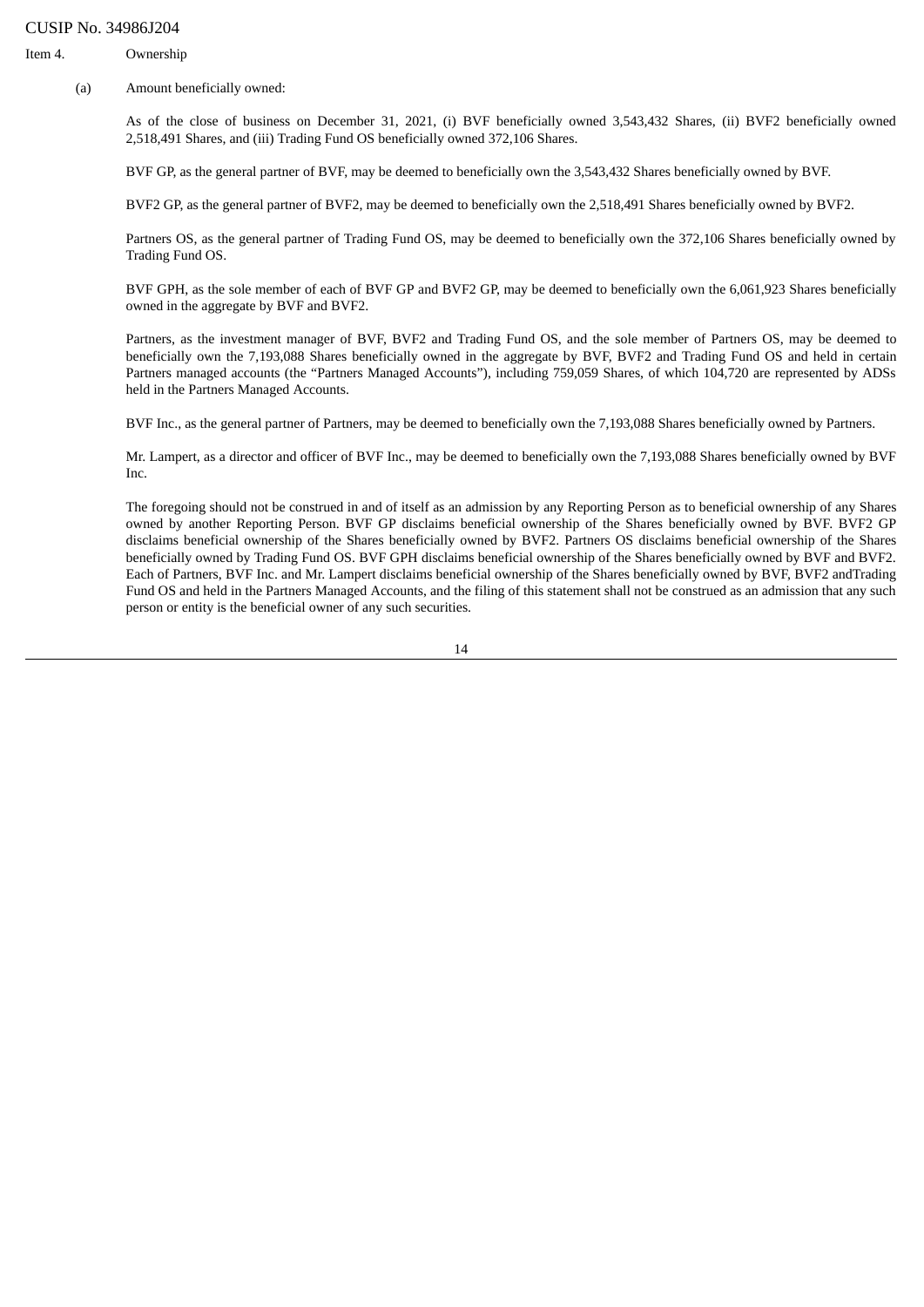(b) Percent of class:

The following percentages are based on 98,264,429 Shares outstanding, which is the total number of Shares outstanding as of June 30, 2021, as reported in the Issuer's Preliminary Prospectus on Form F-3 filed with the Securities and Exchange Commission on December 13, 2021.

As of the close of business on December 31, 2021, (i) BVF beneficially owned approximately 3.6% of the outstanding Shares, (ii) BVF2 beneficially owned approximately 2.6% of the outstanding Shares, (iii) Trading Fund OS beneficially owned less than 1% of the outstanding Shares, (iv) BVF GP may be deemed to beneficially own approximately 3.6% of the outstanding Shares, (v) BVF2 GP may be deemed to beneficially own approximately 2.6% of the outstanding Shares, (vi) Partners OS may be deemed to beneficially own less than 1% of the outstanding Shares, (vii) BVF GPH may be deemed to beneficially own approximately 6.2% of the outstanding Shares, and (viii) each of Partners, BVF Inc. and Mr. Lampert may be deemed to beneficially own approximately 7.3% of the outstanding Shares (less than 1% of the outstanding Shares are held in the Partners Managed Accounts).

- (c) Number of shares as to which such person has:
- (i) Sole power to vote or to direct the vote

See Cover Pages Items 5-9.

(ii) Shared power to vote or to direct the vote

See Cover Pages Items 5-9.

(iii) Sole power to dispose or to direct the disposition of

See Cover Pages Items 5-9.

(iv) Shared power to dispose or to direct the disposition of

See Cover Pages Items 5-9.

Item 5. Ownership of Five Percent or Less of a Class.

Not Applicable.

Item 6. Ownership of More than Five Percent on Behalf of Another Person.

Partners, BVF Inc. and Mr. Lampert share voting and dispositive power over the Shares beneficially owned by BVF, BVF2 and Trading Fund OS and held in the Partners Managed Accounts.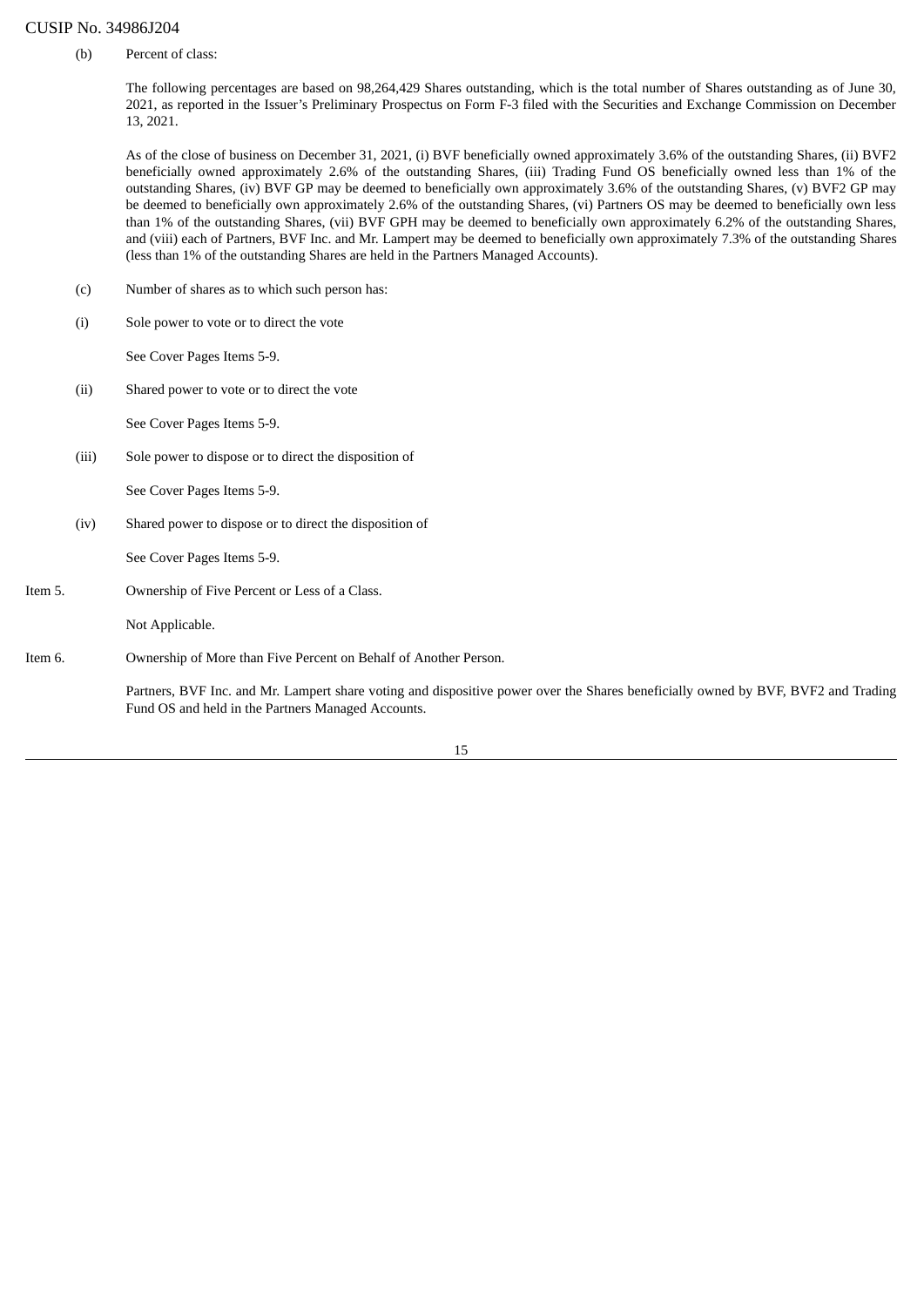| <b>CUSIP No. 34986J204</b> |                                                                                                                                                                                                                                                                                                             |
|----------------------------|-------------------------------------------------------------------------------------------------------------------------------------------------------------------------------------------------------------------------------------------------------------------------------------------------------------|
| Item 7.                    | Identification and Classification of the Subsidiary That Acquired the Security Being Reported on by the Parent Holding Company or<br>Control Person.                                                                                                                                                        |
|                            | Not Applicable.                                                                                                                                                                                                                                                                                             |
| Item 8.                    | Identification and Classification of Members of the Group.                                                                                                                                                                                                                                                  |
|                            | See Exhibit 99.1 to Amendment 3 to the Schedule 13G filed with the Securities and Exchange Commission on February 14, 2020.                                                                                                                                                                                 |
| Item 9.                    | Notice of Dissolution of Group.                                                                                                                                                                                                                                                                             |
|                            | Not Applicable.                                                                                                                                                                                                                                                                                             |
| Item 10.                   | Certifications.                                                                                                                                                                                                                                                                                             |
|                            | By signing below each of the undersigned certifies that, to the best of its knowledge and belief, the securities referred to above were not<br>acquired and are not held for the purpose of or with the effect of changing or influencing the control of the issuer of the securities and were not acquired |

16

and are not held in connection with or as a participant in any transaction having that purpose or effect.